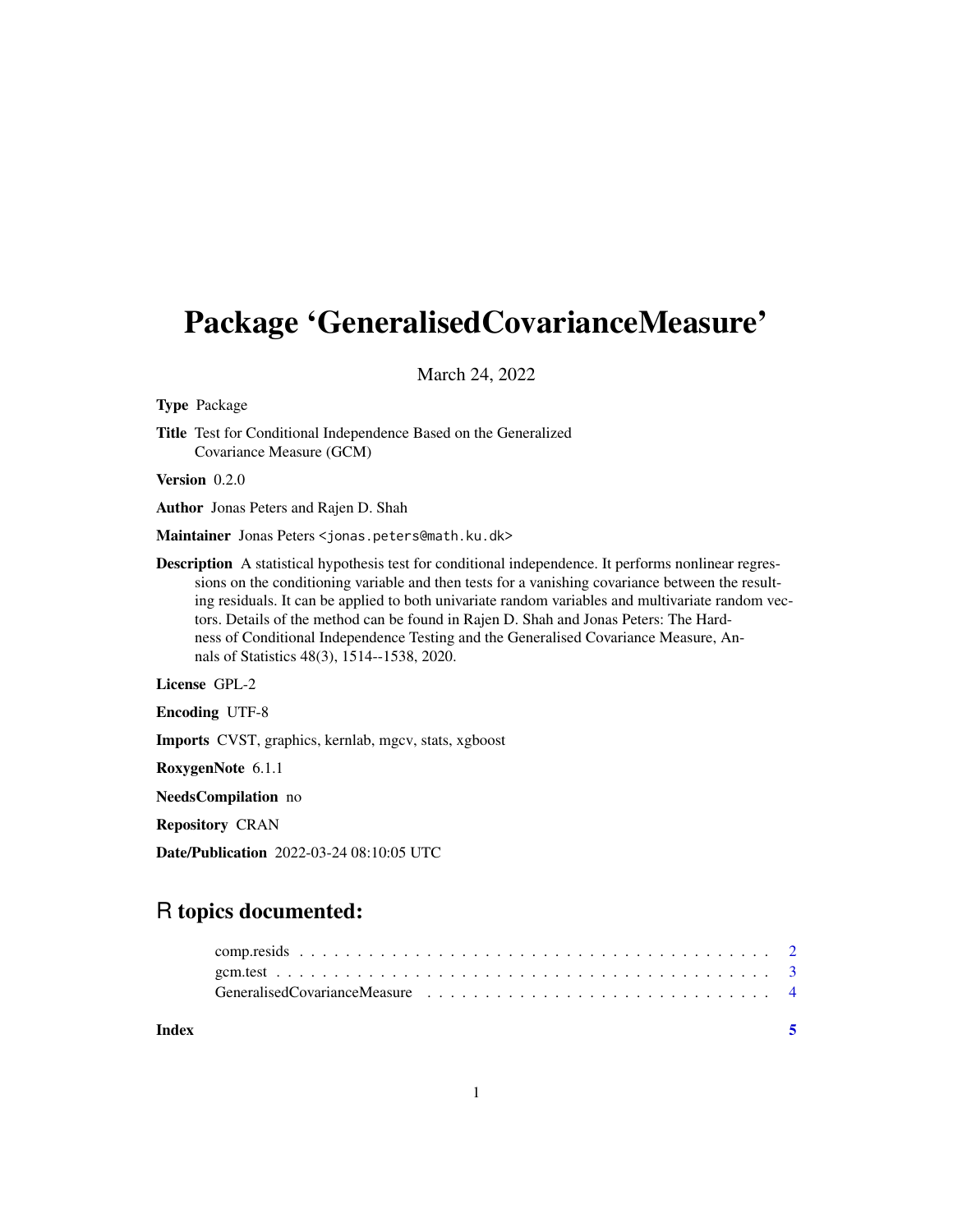<span id="page-1-0"></span>

#### Description

This function is used for the GCM test. Other methods can be added.

#### Usage

comp.resids(V, Z, regr.pars, regr.method)

#### Arguments

| V           | A (nxp)-dimensional matrix (or data frame) with n observations of p variables.                                                                                                                                               |
|-------------|------------------------------------------------------------------------------------------------------------------------------------------------------------------------------------------------------------------------------|
| Z           | A (nxp)-dimensional matrix (or data frame) with n observations of p variables.                                                                                                                                               |
| regr.pars   | Some regression methods require a list of additional options.                                                                                                                                                                |
| regr.method | A string indicating the regression method that is used. Currently implemented<br>are "gam", "xgboost", "kernel.ridge", "nystrom". The regression is performed<br>only if not both resid.XonZ and resid.YonZ are set to NULL. |

#### Value

Vector of residuals.

#### References

Please cite the following paper. Rajen D. Shah, Jonas Peters: "The Hardness of Conditional Independence Testing and the Generalised Covariance Measure" https://arxiv.org/abs/1804.07203

#### Examples

```
set.seed(1)
n <- 250
Z \leftarrow 4*rnorm(n)X \leftarrow 2 * sin(Z) + rnorm(n)res <- comp.resids(X, Z, regr.pars = list(), regr.method = "gam")
```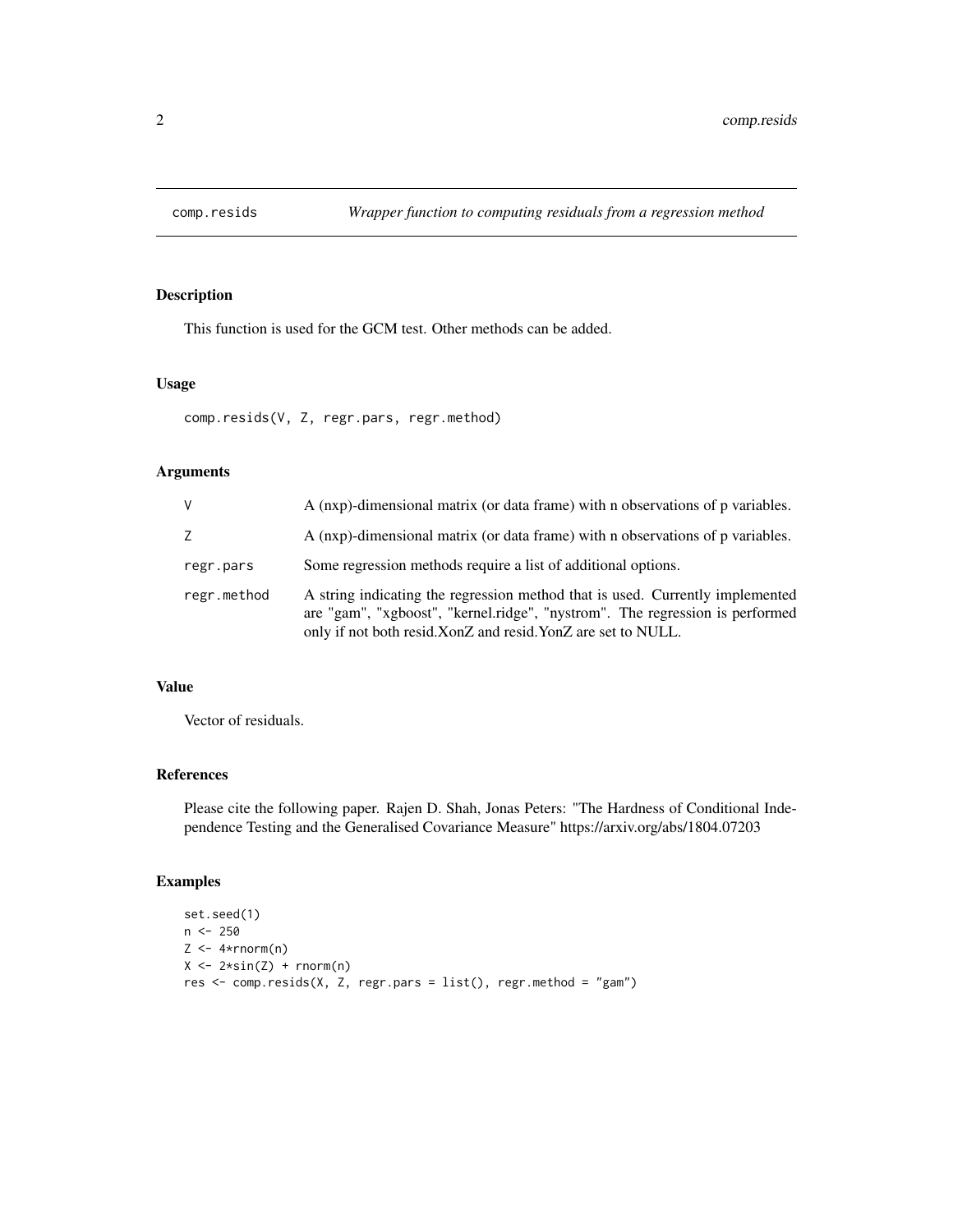<span id="page-2-0"></span>gcm.test *Test for Conditional Independence Based on the Generalized Covariance Measure (GCM)*

#### Description

Test for Conditional Independence Based on the Generalized Covariance Measure (GCM)

#### Usage

```
gcm.test(X, Y, Z = NULL, alpha = 0.05, regr.method = "xgboost",
 regr.pars = list(), plot.residuals = FALSE, nsim = 499L,
 resid.XonZ = NULL, resid.YonZ = NULL)
```
#### Arguments

| A (nxp)-dimensional matrix (or data frame) with n observations of p variables.                                                                                                                                    |
|-------------------------------------------------------------------------------------------------------------------------------------------------------------------------------------------------------------------|
| A (nxp)-dimensional matrix (or data frame) with n observations of p variables.                                                                                                                                    |
| A (nxp)-dimensional matrix (or data frame) with n observations of p variables.                                                                                                                                    |
| Significance level of the test.                                                                                                                                                                                   |
| A string indicating the regression method that is used. Currently implemented<br>are "gam", "xgboost", "kernel.ridge". The regression is performed only if not<br>both resid.XonZ and resid.YonZ are set to NULL. |
| Some regression methods require a list of additional options.                                                                                                                                                     |
| plot.residuals<br>A Boolean indicating whether some plots should be shown.                                                                                                                                        |
| An integer indicating the number of bootstrap samples used to approximate the<br>null distribution of the test statistic.                                                                                         |
| It is possible to directly provide the residuals instead of performing a regression.<br>If set to NULL, the regression method specified in regramethod is used.                                                   |
| It is possible to directly provide the residuals instead of performing a regression.<br>If set to NULL, the regression method specified in regr.method is used.                                                   |
|                                                                                                                                                                                                                   |

#### Value

The function tests whether X is conditionally independent of Y given Z. The output is a list containing

- p.value: P-value of the test.
- test.statistic: Test statistic of the test.
- reject: Boolean that is true iff p.value < alpha.

#### References

Please cite the following paper. Rajen D. Shah, Jonas Peters: "The Hardness of Conditional Independence Testing and the Generalised Covariance Measure" [https://arxiv.org/abs/1804.](https://arxiv.org/abs/1804.07203) [07203](https://arxiv.org/abs/1804.07203)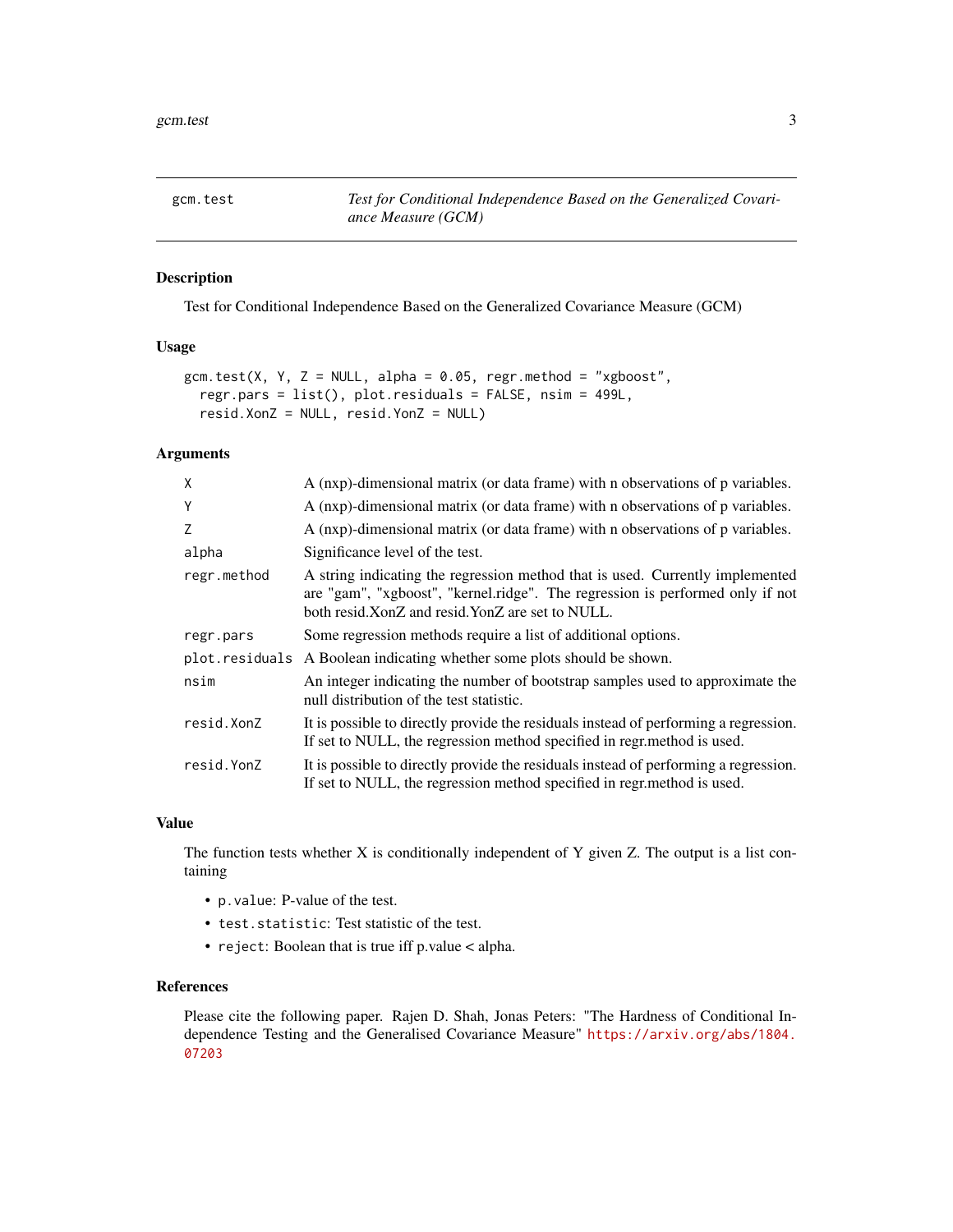#### Examples

```
set.seed(1)
n <- 250
Z \leftarrow 4*rnorm(n)X \leftarrow 2 \star \sin(Z) + \text{norm}(n)Y \leftarrow 2 \star \sin(Z) + \text{norm}(n)YZ \leftarrow 2*sin(Z) + X + rnorm(n)gcm.test(X, Y, Z, regr.method = "gam")
gcm.test(X, Y2, Z, regr.method = "gam")
```
GeneralisedCovarianceMeasure

*Package for testing conditional independence based on the Generalized Covariance Measure (GCM)*

#### Description

Contains the function gcm.test that can be used for performing a conditional independence test based on the GCM.

#### Author(s)

Jonas Peters <jonas.peters@math.ku.dk>, Rajen D. Shah

#### References

Please cite the following paper. Rajen D. Shah, Jonas Peters: "The Hardness of Conditional Independence Testing and the Generalised Covariance Measure" [https://arxiv.org/abs/1804.](https://arxiv.org/abs/1804.07203) [07203](https://arxiv.org/abs/1804.07203)

<span id="page-3-0"></span>